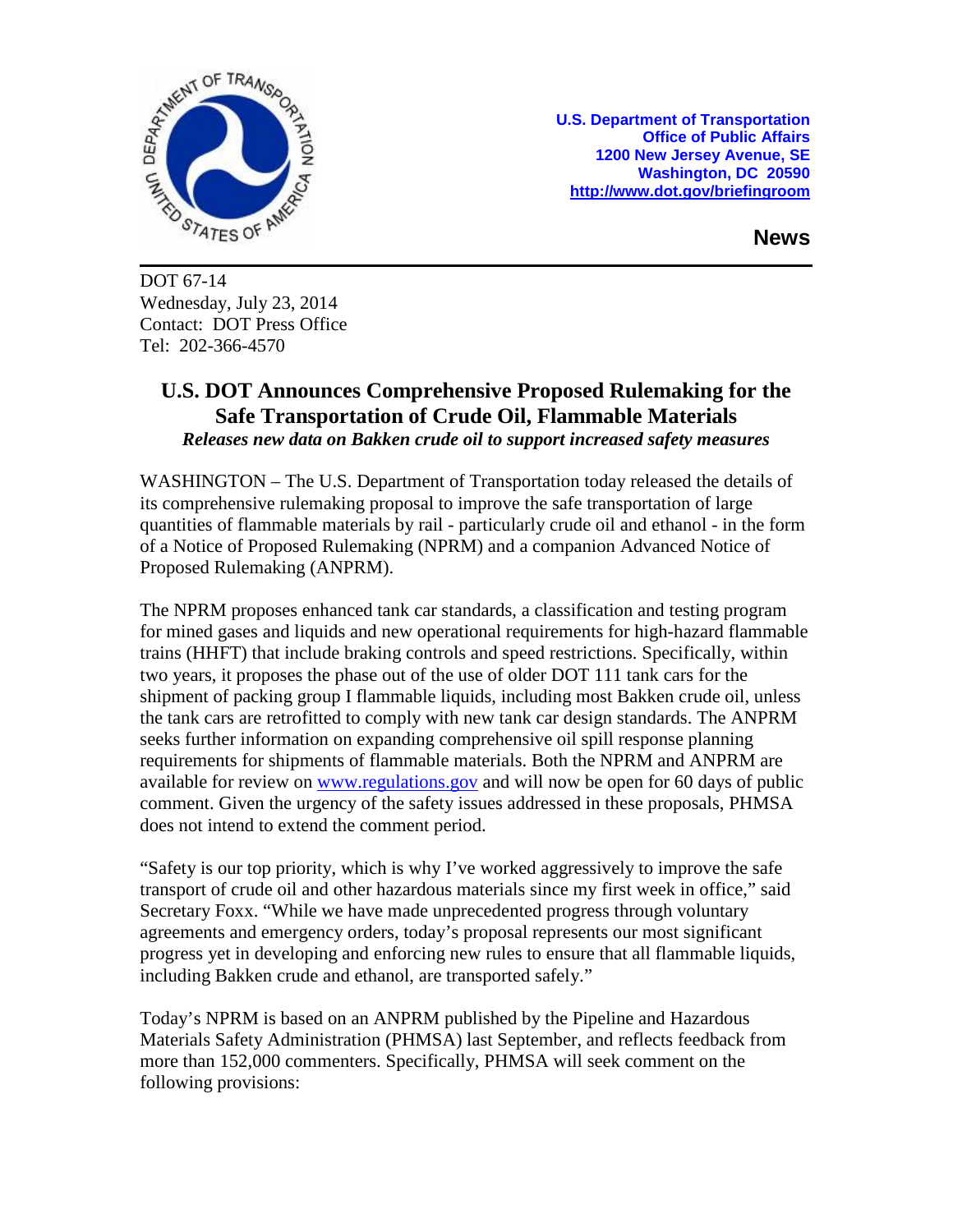Defining the term "high-hazard flammable train" (HHFT).

• Proposes a definition of HHFT as a train carrying 20 or more tank carloads of flammable liquids (including crude oil and ethanol).

Better classification and characterization of mined gases and liquids.

• Proposes development and implementation of a written sampling and testing program for all mined gases and liquids, such as crude oil, to address: (1) frequency of sampling and testing;

(2) sampling at various points along the supply chain;

(3) sampling methods that ensure a representative sample of the entire mixture;

(4) testing methods to enable better analysis, classification, and characterization of material;

(5) statistical justification for sample frequencies; and,

(6) duplicate samples for quality assurance.

• Proposes that offerors be required to certify that sampling and testing program is in place, document the testing and sampling program, and makes program information available to DOT personnel, upon request.

## Rail routing risk assessment.

• Proposes that carriers be required to perform a routing analysis for HHFT that would consider 27 safety and security factors and select a route based on findings of the route analysis.

Notification to State Emergency Response Commissions.

• Proposes to codify DOT's May 2014 emergency order that require trains containing one million gallons of Bakken crude oil to notify State Emergency Response Commissions (SERCs) or other appropriate state delegated entities about the operation of these trains through their States.

Reduced operating speeds.

- Requests comment on three speed restriction options for HHFTs that contain any tank cars not meeting the enhanced tank car standards proposed by this rule: (1) a 40-mph maximum speed restriction in all areas;
	- (2) a 40-mph speed restriction in high threat urban areas<sup>[1](#page-1-0)</sup>; and,
	- (3) a 40-mph speed restriction in areas with a 100K+ population.
- If tank cars in the HHFT meet specifications finalized in the enhanced tank car section of this rule, speed would be limited to 50-mph in all areas (rather than 40 mph).
- PHMSA also will evaluate a 30-mph speed restriction for HHFTs that do not comply with enhanced braking requirements.

<span id="page-1-0"></span> $1$  As defined in 49 CFR 1580.3 – High Threat Urban Area (HTUA) means an area comprising one or more cities and surrounding areas including a 10-mile buffer zone, as listed in appendix A to Part 1580 of the 49 CFR.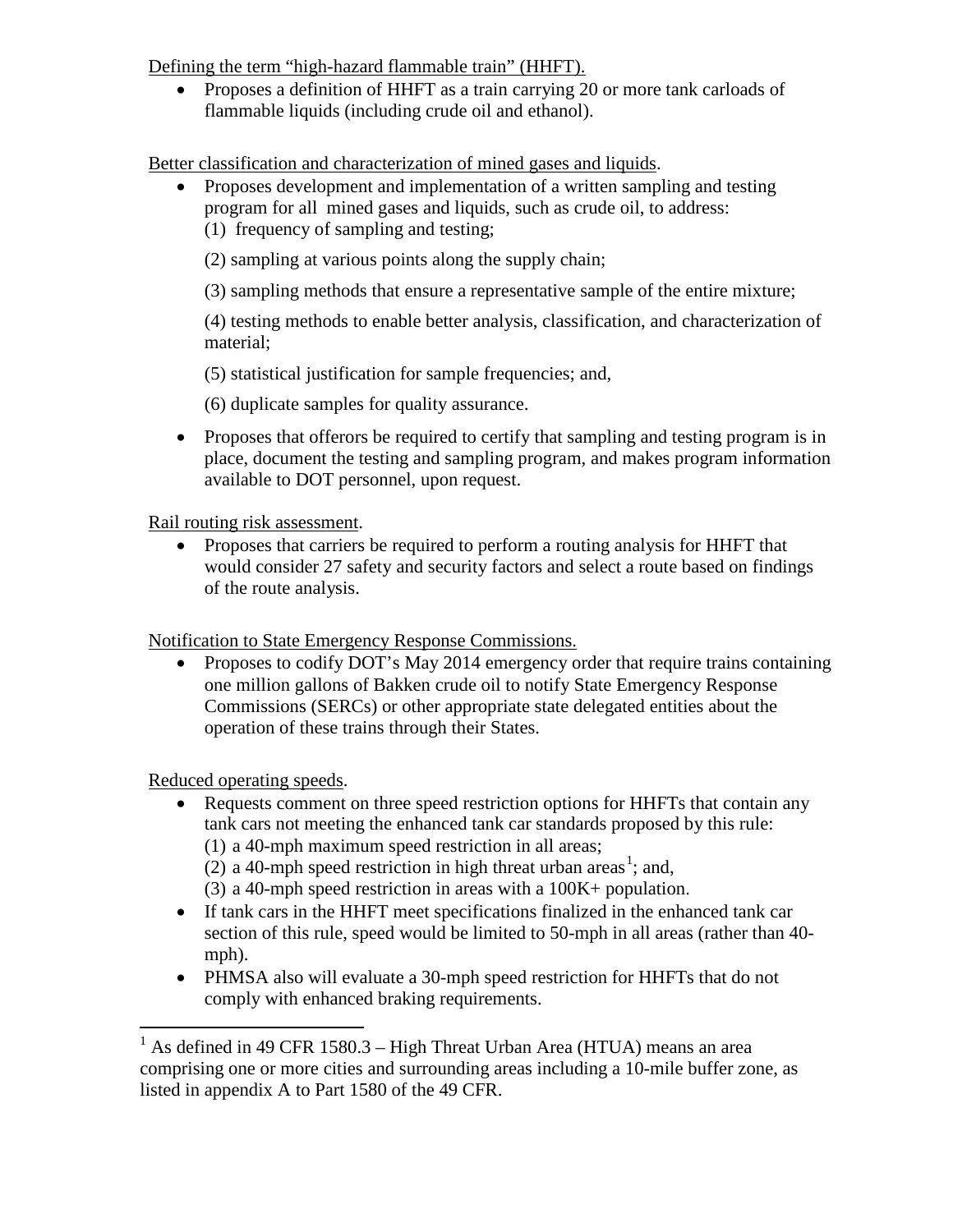Enhanced braking.

• Proposes to require all HHFTs to be equipped with alternative brake signal propagation systems. Depending on the outcome of the tank car standard proposal and implementation timing, all HHFTs would be operated with either electronic controlled pneumatic brakes (ECP), a two-way end of train device (EOT), or distributed power (DP).

Enhanced standards for both new and existing tank cars.

- Proposes new standards for tank cars constructed after October 1, 2015 (and that are used to transport flammable liquids as part of a HHFT) (e.g., thermal, top fittings, and bottom outlet protection; tank head and shell puncture resistance). PHMSA is requesting comment on three options for enhanced tank car standard requirements:
	- 1. Tank car option 1 would have 9/16 inch steel, would be outfitted with electronically controlled pneumatic (ECP) brakes and would be equipped with rollover protection.
	- 2. Tank car option 2 would also have 9/16 inch steel but would not require ECP brakes or rollover protection.
	- 3. Tank car option 3 is based on a 2011 industry standard and has 7/16 inch steel, and does not require ECP brakes or rollover protection
- Proposes to require existing tank cars that are used to transport flammable liquids as part of a HHFT be retrofitted to meet the selected option for performance requirements. Those not retrofitted would be retired, repurposed, or operated under speed restrictions for up to five years, based on packing group assignment of the flammable liquids being shipped by rail.

PHMSA will concurrently publish an ANPRM on oil spill response plans, specifically current thresholds and their applicability to rail, in part in response to an NTSB recommendation issued in January 2014.

In addition to issuing the NPRM and ANPRM, PHMSA concurrently released a report summarizing the analysis of Bakken crude oil data gathered by PHMSA and FRA between August 2013 and May 2014. The data show that crude oil from the Bakken region in North Dakota tends to be more volatile and flammable than other crude oils. Collected as part of [Operation Classification](http://www.phmsa.dot.gov/portal/site/PHMSA/menuitem.6f23687cf7b00b0f22e4c6962d9c8789/?vgnextoid=4821ec1c60f23410VgnVCM100000d2c97898RCRD&vgnextchannel=d248724dd7d6c010VgnVCM10000080e8a8c0RCRD&vgnextfmt=print) (OSD), a joint PHMSA and Federal Railroad Administration (FRA) effort, the data were initially gathered to verify that crude oil was being properly classified in accordance with federal regulations, and evolved to include more robust testing to better understand the characteristics of the product.

The safety risk presented by transporting Bakken crude oil by rail is magnified both by an increasing volume of Bakken being shipped by throughout the U.S. and the large distances over which the product is shipped. In 2008, 9,500 rail-carloads of crude moved through our country compared to last year, when there were 415,000 rail-carloads. Moreover, on average Bakken crude oil shipments travel over 1,000 miles from point of origin to refineries on the coasts.